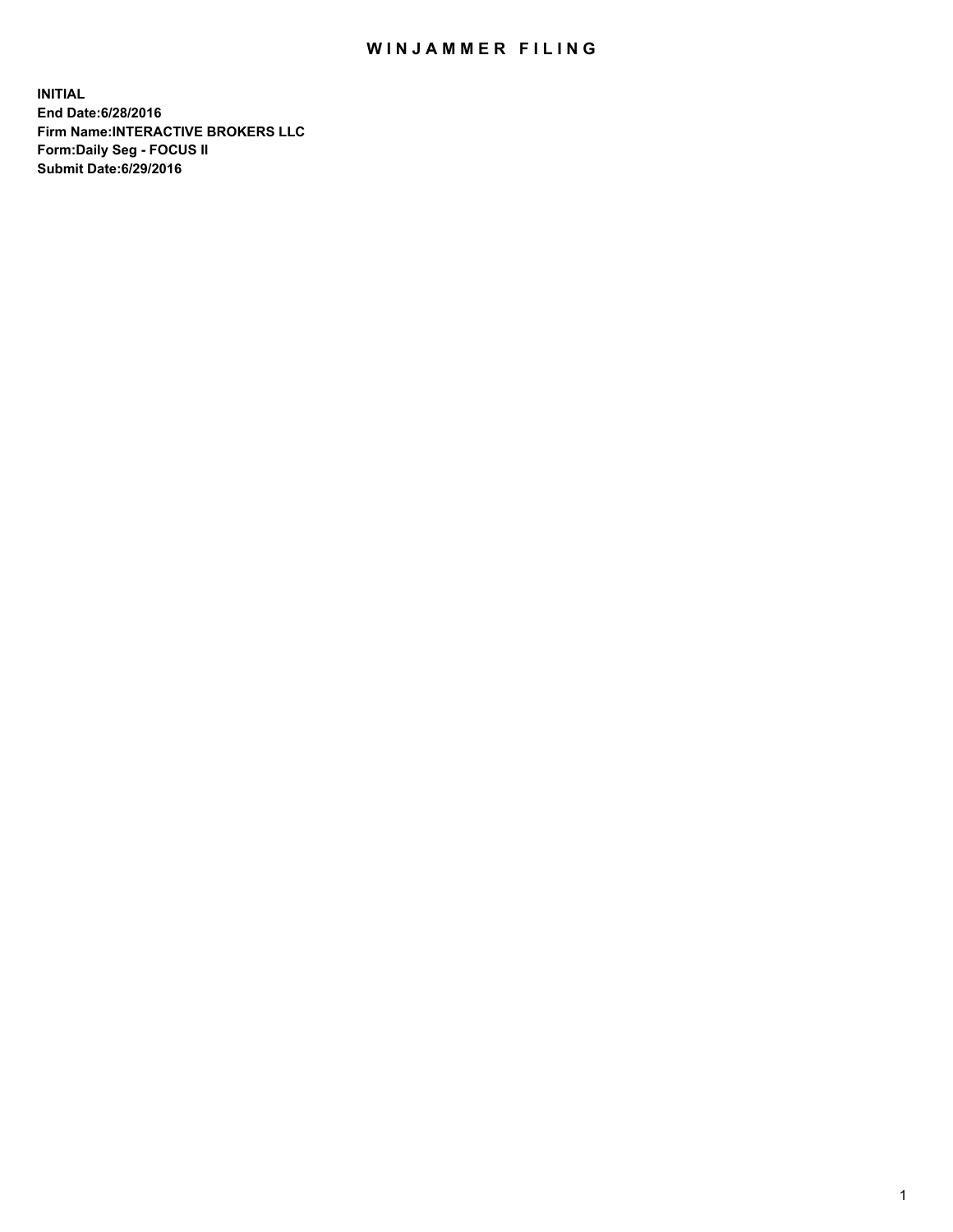## **INITIAL End Date:6/28/2016 Firm Name:INTERACTIVE BROKERS LLC Form:Daily Seg - FOCUS II Submit Date:6/29/2016 Daily Segregation - Cover Page**

| Name of Company<br><b>Contact Name</b><br><b>Contact Phone Number</b><br><b>Contact Email Address</b>                                                                                                                                                                                                                          | <b>INTERACTIVE BROKERS LLC</b><br>James Menicucci<br>203-618-8085<br>jmenicucci@interactivebrokers.c<br>om |
|--------------------------------------------------------------------------------------------------------------------------------------------------------------------------------------------------------------------------------------------------------------------------------------------------------------------------------|------------------------------------------------------------------------------------------------------------|
| FCM's Customer Segregated Funds Residual Interest Target (choose one):<br>a. Minimum dollar amount: ; or<br>b. Minimum percentage of customer segregated funds required:%; or<br>c. Dollar amount range between: and; or<br>d. Percentage range of customer segregated funds required between:% and%.                          | $\overline{\mathbf{0}}$<br>0<br>155,000,000 245,000,000<br>0 <sub>0</sub>                                  |
| FCM's Customer Secured Amount Funds Residual Interest Target (choose one):<br>a. Minimum dollar amount: ; or<br>b. Minimum percentage of customer secured funds required:%; or<br>c. Dollar amount range between: and; or<br>d. Percentage range of customer secured funds required between:% and%.                            | $\overline{\mathbf{0}}$<br>$\overline{\mathbf{0}}$<br>80,000,000 120,000,000<br>00                         |
| FCM's Cleared Swaps Customer Collateral Residual Interest Target (choose one):<br>a. Minimum dollar amount: ; or<br>b. Minimum percentage of cleared swaps customer collateral required:% ; or<br>c. Dollar amount range between: and; or<br>d. Percentage range of cleared swaps customer collateral required between:% and%. | $\overline{\mathbf{0}}$<br>$\overline{\mathbf{0}}$<br>0 <sub>0</sub><br><u>00</u>                          |

Attach supporting documents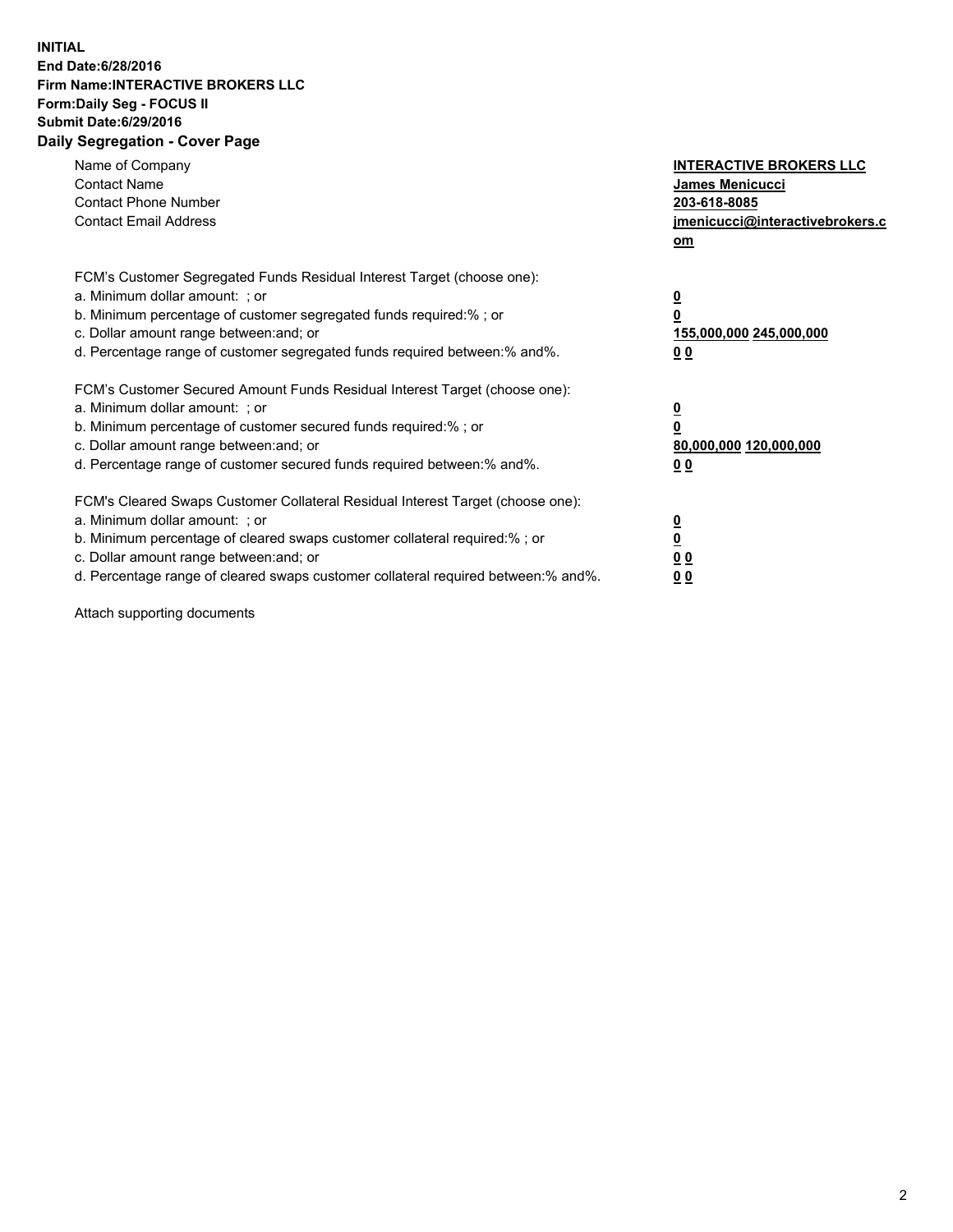## **INITIAL End Date:6/28/2016 Firm Name:INTERACTIVE BROKERS LLC Form:Daily Seg - FOCUS II Submit Date:6/29/2016 Daily Segregation - Secured Amounts**

|     | $-$ 0.000 $-$ 0.000 $-$ 0.000 $-$ 0.000 $-$ 0.000 $-$ 0.000 $-$ 0.000 $-$ 0.000 $-$ 0.000 $-$ 0.000 $-$ 0.000 $-$ 0.000 $-$ 0.000 $-$ 0.000 $-$ 0.000 $-$ 0.000 $-$ 0.000 $-$ 0.000 $-$ 0.000 $-$ 0.000 $-$ 0.000 $-$ 0.000 |                                   |
|-----|-----------------------------------------------------------------------------------------------------------------------------------------------------------------------------------------------------------------------------|-----------------------------------|
|     | Foreign Futures and Foreign Options Secured Amounts                                                                                                                                                                         |                                   |
|     | Amount required to be set aside pursuant to law, rule or regulation of a foreign                                                                                                                                            | $0$ [7305]                        |
|     | government or a rule of a self-regulatory organization authorized thereunder                                                                                                                                                |                                   |
| 1.  | Net ledger balance - Foreign Futures and Foreign Option Trading - All Customers                                                                                                                                             |                                   |
|     | A. Cash                                                                                                                                                                                                                     | 309,976,436 [7315]                |
|     | B. Securities (at market)                                                                                                                                                                                                   | $0$ [7317]                        |
| 2.  | Net unrealized profit (loss) in open futures contracts traded on a foreign board of trade                                                                                                                                   | 5,311,964 [7325]                  |
| 3.  | Exchange traded options                                                                                                                                                                                                     |                                   |
|     | a. Market value of open option contracts purchased on a foreign board of trade                                                                                                                                              | 176,032 [7335]                    |
|     | b. Market value of open contracts granted (sold) on a foreign board of trade                                                                                                                                                | <u>-124,730</u> [7337]            |
| 4.  | Net equity (deficit) (add lines 1.2. and 3.)                                                                                                                                                                                | 315,339,702 [7345]                |
| 5.  | Account liquidating to a deficit and account with a debit balances - gross amount                                                                                                                                           | 3,538,692 [7351]                  |
|     | Less: amount offset by customer owned securities                                                                                                                                                                            | 0 [7352] 3,538,692 [7354]         |
| 6.  | Amount required to be set aside as the secured amount - Net Liquidating Equity                                                                                                                                              | 318,878,394 [7355]                |
|     | Method (add lines 4 and 5)                                                                                                                                                                                                  |                                   |
| 7.  | Greater of amount required to be set aside pursuant to foreign jurisdiction (above) or line                                                                                                                                 | 318,878,394 [7360]                |
|     | 6.                                                                                                                                                                                                                          |                                   |
|     | FUNDS DEPOSITED IN SEPARATE REGULATION 30.7 ACCOUNTS                                                                                                                                                                        |                                   |
| 1.  | Cash in banks                                                                                                                                                                                                               |                                   |
|     | A. Banks located in the United States                                                                                                                                                                                       | 200,000 [7500]                    |
|     | B. Other banks qualified under Regulation 30.7                                                                                                                                                                              | 0 [7520] 200,000 [7530]           |
| 2.  | Securities                                                                                                                                                                                                                  |                                   |
|     | A. In safekeeping with banks located in the United States                                                                                                                                                                   | 369,254,140 [7540]                |
|     | B. In safekeeping with other banks qualified under Regulation 30.7                                                                                                                                                          | 0 [7560] 369,254,140 [7570]       |
| 3.  | Equities with registered futures commission merchants                                                                                                                                                                       |                                   |
|     | A. Cash                                                                                                                                                                                                                     | $0$ [7580]                        |
|     | <b>B.</b> Securities                                                                                                                                                                                                        | $0$ [7590]                        |
|     | C. Unrealized gain (loss) on open futures contracts                                                                                                                                                                         | $0$ [7600]                        |
|     | D. Value of long option contracts                                                                                                                                                                                           | $0$ [7610]                        |
|     | E. Value of short option contracts                                                                                                                                                                                          | 0 [7615] 0 [7620]                 |
| 4.  | Amounts held by clearing organizations of foreign boards of trade                                                                                                                                                           |                                   |
|     | A. Cash                                                                                                                                                                                                                     | $0$ [7640]                        |
|     | <b>B.</b> Securities                                                                                                                                                                                                        | $0$ [7650]                        |
|     | C. Amount due to (from) clearing organization - daily variation                                                                                                                                                             | $0$ [7660]                        |
|     | D. Value of long option contracts                                                                                                                                                                                           | $0$ [7670]                        |
|     | E. Value of short option contracts                                                                                                                                                                                          | 0 [7675] 0 [7680]                 |
| 5.  | Amounts held by members of foreign boards of trade                                                                                                                                                                          |                                   |
|     | A. Cash                                                                                                                                                                                                                     | 71,539,145 [7700]                 |
|     | <b>B.</b> Securities                                                                                                                                                                                                        | $0$ [7710]                        |
|     | C. Unrealized gain (loss) on open futures contracts                                                                                                                                                                         | 5,858,036 [7720]                  |
|     | D. Value of long option contracts                                                                                                                                                                                           | 176,032 [7730]                    |
|     | E. Value of short option contracts                                                                                                                                                                                          | -124,730 [7735] 77,448,483 [7740] |
| 6.  | Amounts with other depositories designated by a foreign board of trade                                                                                                                                                      | $0$ [7760]                        |
| 7.  | Segregated funds on hand                                                                                                                                                                                                    | $0$ [7765]                        |
| 8.  | Total funds in separate section 30.7 accounts                                                                                                                                                                               | 446,902,623 [7770]                |
| 9.  | Excess (deficiency) Set Aside for Secured Amount (subtract line 7 Secured Statement                                                                                                                                         | 128,024,229 [7380]                |
|     | Page 1 from Line 8)                                                                                                                                                                                                         |                                   |
| 10. | Management Target Amount for Excess funds in separate section 30.7 accounts                                                                                                                                                 | 80,000,000 [7780]                 |
| 11. | Excess (deficiency) funds in separate 30.7 accounts over (under) Management Target                                                                                                                                          | 48,024,229 [7785]                 |
|     |                                                                                                                                                                                                                             |                                   |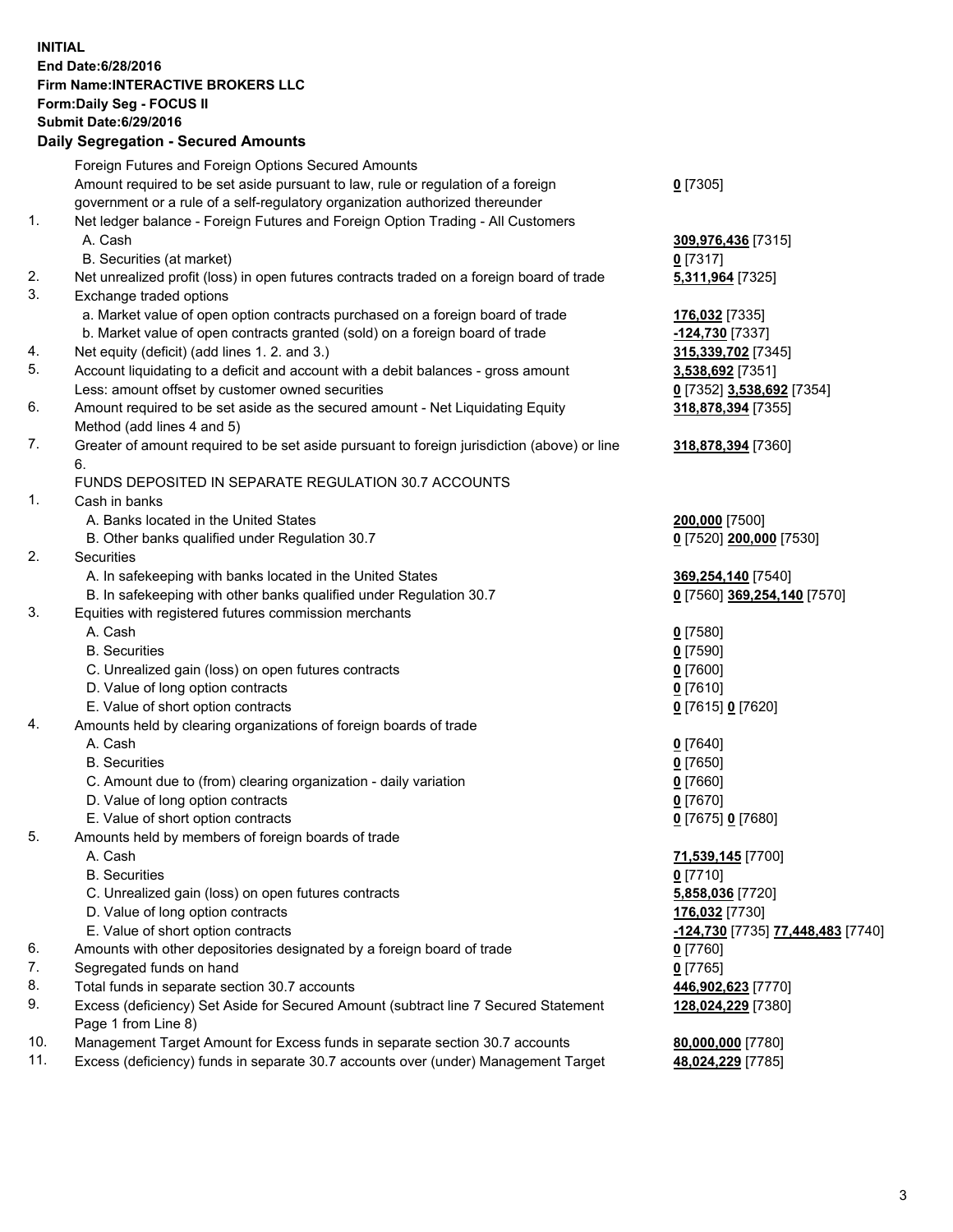**INITIAL End Date:6/28/2016 Firm Name:INTERACTIVE BROKERS LLC Form:Daily Seg - FOCUS II Submit Date:6/29/2016 Daily Segregation - Segregation Statement** SEGREGATION REQUIREMENTS(Section 4d(2) of the CEAct) 1. Net ledger balance A. Cash **2,878,726,748** [7010] B. Securities (at market) **0** [7020] 2. Net unrealized profit (loss) in open futures contracts traded on a contract market **65,958,055** [7030] 3. Exchange traded options A. Add market value of open option contracts purchased on a contract market **172,086,863** [7032] B. Deduct market value of open option contracts granted (sold) on a contract market **-232,460,294** [7033] 4. Net equity (deficit) (add lines 1, 2 and 3) **2,884,311,372** [7040] 5. Accounts liquidating to a deficit and accounts with debit balances - gross amount **104,901** [7045] Less: amount offset by customer securities **0** [7047] **104,901** [7050] 6. Amount required to be segregated (add lines 4 and 5) **2,884,416,273** [7060] FUNDS IN SEGREGATED ACCOUNTS 7. Deposited in segregated funds bank accounts A. Cash **205,532,397** [7070] B. Securities representing investments of customers' funds (at market) **1,882,598,110** [7080] C. Securities held for particular customers or option customers in lieu of cash (at market) **0** [7090] 8. Margins on deposit with derivatives clearing organizations of contract markets A. Cash **116,459,768** [7100] B. Securities representing investments of customers' funds (at market) **974,093,617** [7110] C. Securities held for particular customers or option customers in lieu of cash (at market) **0** [7120] 9. Net settlement from (to) derivatives clearing organizations of contract markets **-22,058,848** [7130] 10. Exchange traded options A. Value of open long option contracts **172,075,275** [7132] B. Value of open short option contracts **-232,448,729** [7133] 11. Net equities with other FCMs A. Net liquidating equity **0** [7140] B. Securities representing investments of customers' funds (at market) **0** [7160] C. Securities held for particular customers or option customers in lieu of cash (at market) **0** [7170] 12. Segregated funds on hand **0** [7150] 13. Total amount in segregation (add lines 7 through 12) **3,096,251,590** [7180] 14. Excess (deficiency) funds in segregation (subtract line 6 from line 13) **211,835,317** [7190] 15. Management Target Amount for Excess funds in segregation **155,000,000** [7194] 16. Excess (deficiency) funds in segregation over (under) Management Target Amount Excess **56,835,317** [7198]